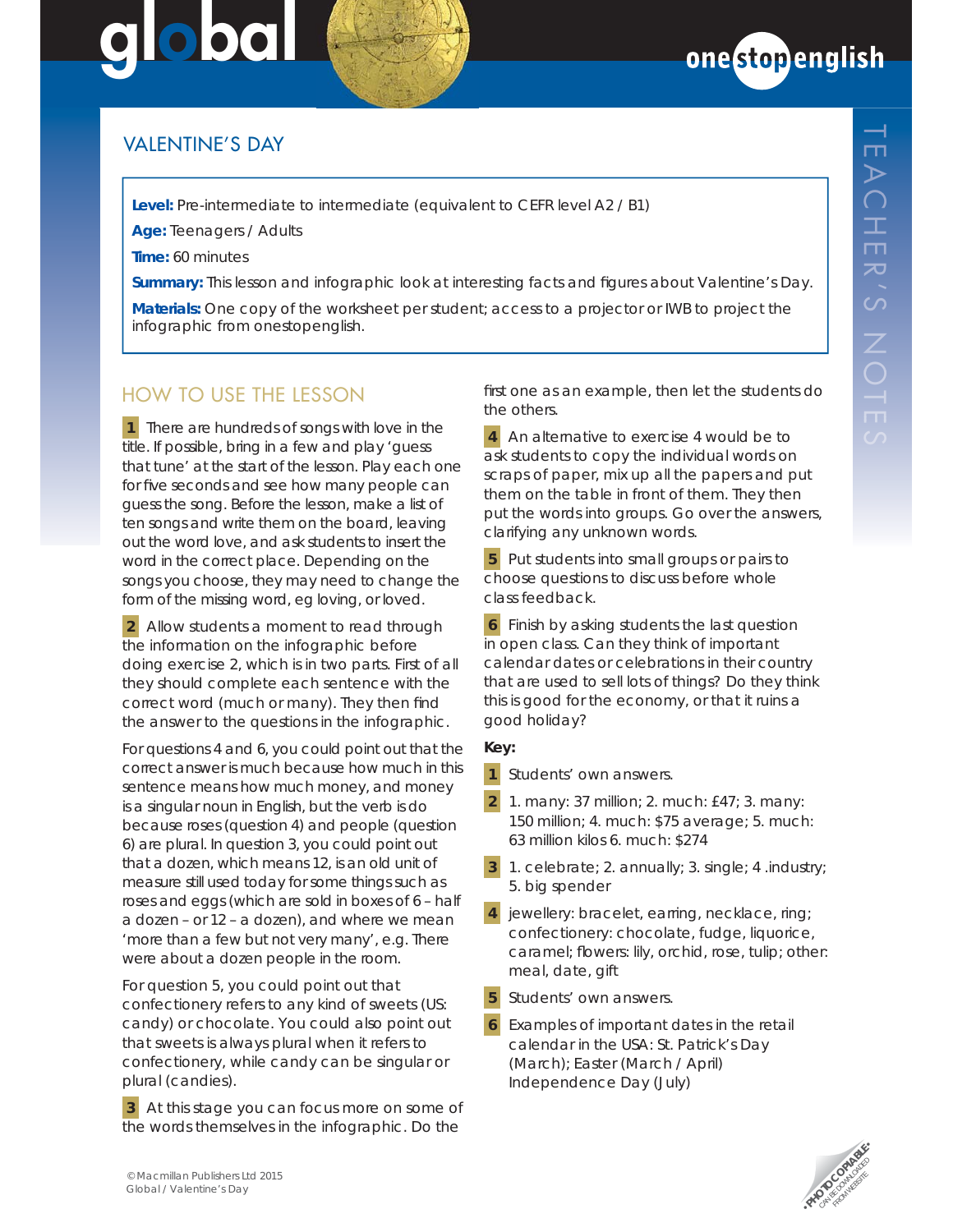# 000 **global**



### **VALENTINE'S DAY**

- **1 Do you know any songs with the word** *love* **in the title? What are they?**
- **2 Read the infographic** *Love by the numbers***. Complete the questions with** *much* **or** *many***. Then answer the questions.**
- 1. How \_\_\_\_\_\_\_\_\_\_\_\_\_\_\_\_\_\_\_\_\_\_\_\_\_\_\_ dates are there each year in Britain?
- 2. How **EXECUTE:** does an average British single person spend on a date?
- 3. How \_\_\_\_\_\_\_\_\_\_\_\_\_\_\_\_\_\_\_\_\_\_\_\_ Valentine's Day cards does Hallmark sell every year?
- 4. How \_\_\_\_\_\_\_\_\_\_\_\_\_\_\_\_\_\_\_\_\_\_\_\_ do a dozen roses cost in the US on Valentine's Day?
- 5. How confectionery is sold every Valentine's Day in the US?
- 6. How \_\_\_\_\_\_\_\_\_\_\_\_\_\_\_\_\_\_\_\_\_\_\_\_ do people in the Far East spend at Boticca every Valentine's Day?

#### **3 Find words in the infographic that mean ...**

- 1. to do something enjoyable to show that an occasion is special
- 2. every year
- 3. unmarried
- 4. business
- 5. person who spends a lot of money
- Put the words below into four groups: jewellery, confectionery, flowers, other. Use a dictionary  **to help you.**

| bracelet  | caramel | <b>chocolate</b> |        | date earring | fudae | aift  | lily |
|-----------|---------|------------------|--------|--------------|-------|-------|------|
| liquorice | meal    | necklace         | orchid | rina         | rose  | tulip |      |

| jewellery | confectionary | flowers | other |
|-----------|---------------|---------|-------|
|           |               |         |       |
|           |               |         |       |
|           |               |         |       |
|           |               |         |       |
|           |               |         |       |

 **5 Work in pairs. Choose three of the questions below and discuss with your partner.**

- 1. Is Valentine's Day a popular holiday in your country?
- 2. Do you celebrate Valentine's Day? What do you do?
- 3. Do you think Valentine's Day is too commercial?
- 4. What is the perfect gift for someone you love?
- 5. Do you believe in 'love at first sight'?
- 6. What is the perfect date? Describe it.
- **6** Valentine's Day is one of the first important dates in the retail calendar (the calendar of  **sales in a shop) in the USA. What other celebrations are important in the retail calendar in your country?**